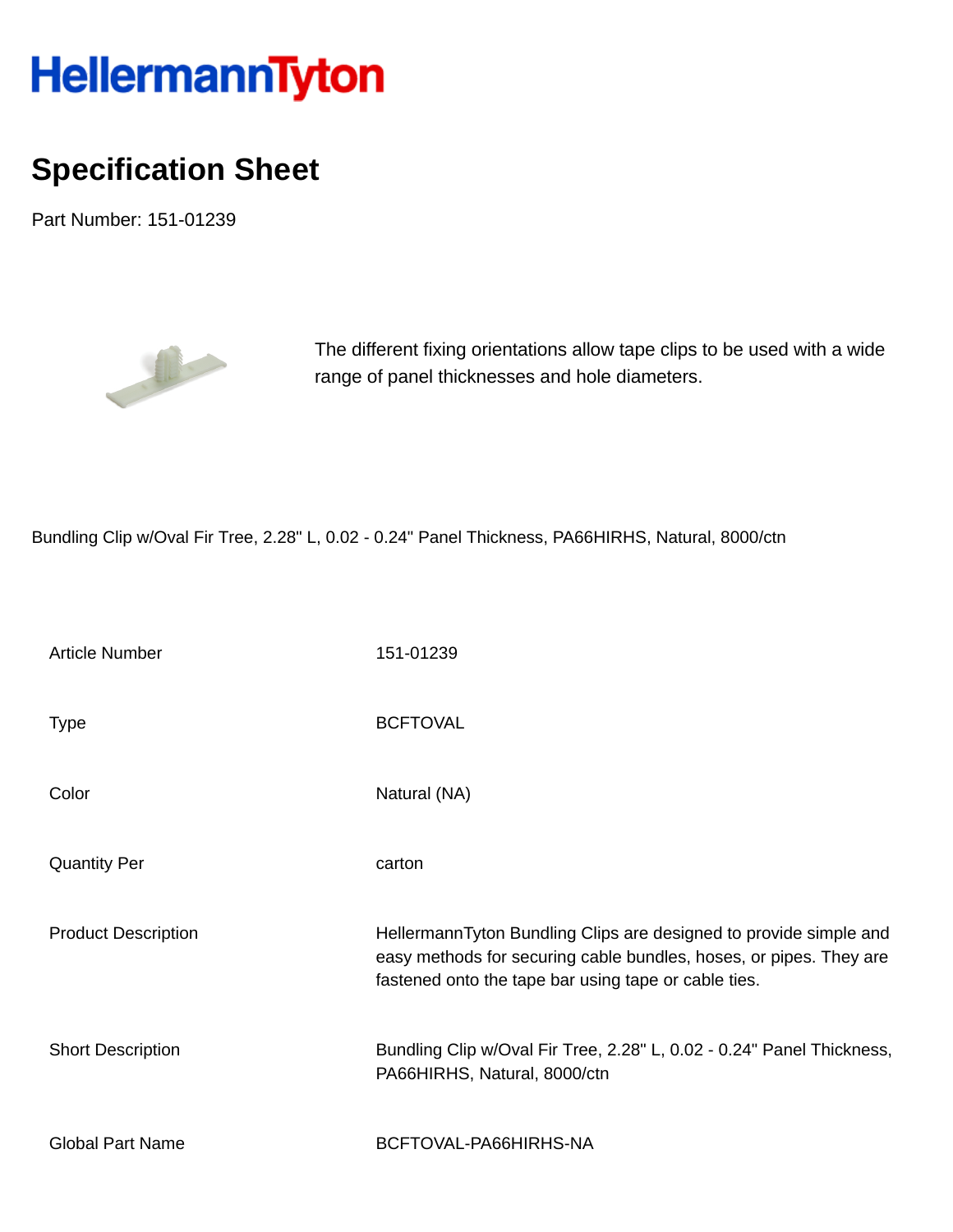| Length L (Imperial)                     | 2.28                                                    |
|-----------------------------------------|---------------------------------------------------------|
| Length L (Metric)                       | 58.0                                                    |
| <b>Fixation Method</b>                  | Fir Tree for oval holes                                 |
| Width W (Imperial)                      | 0.5                                                     |
| Width W (Metric)                        | 12.0                                                    |
| Height H (Imperial)                     | 0.60                                                    |
| Height H (Metric)                       | 15.45                                                   |
| Panel Thickness Min (Imperial)          | 0.02                                                    |
| Panel Thickness Max (Imperial)          | 0.24                                                    |
| Panel Thickness Min (Metric)            | 0.6                                                     |
| Panel Thickness Max (Metric)            | 6.0                                                     |
| Mounting Hole Diameter D (Imperial)     | 0.24 x 0.48 " 0.25 x 0.50 " 0.25 x 0.50 " 0.27 x 0.47   |
| Mounting Hole Diameter D (Metric)       | 7.0 x 12.0 mm 6.5 x 13.0 mm 6.2 x 12.2 mm 6.5 x 12.5 mm |
| Mounting Hole Diameter D Min (Imperial) | 0.24                                                    |
| Mounting Hole Diameter D Max (Imperial) | 0.51                                                    |
| Mounting Hole Diameter D Max (Metric)   | 13.0                                                    |